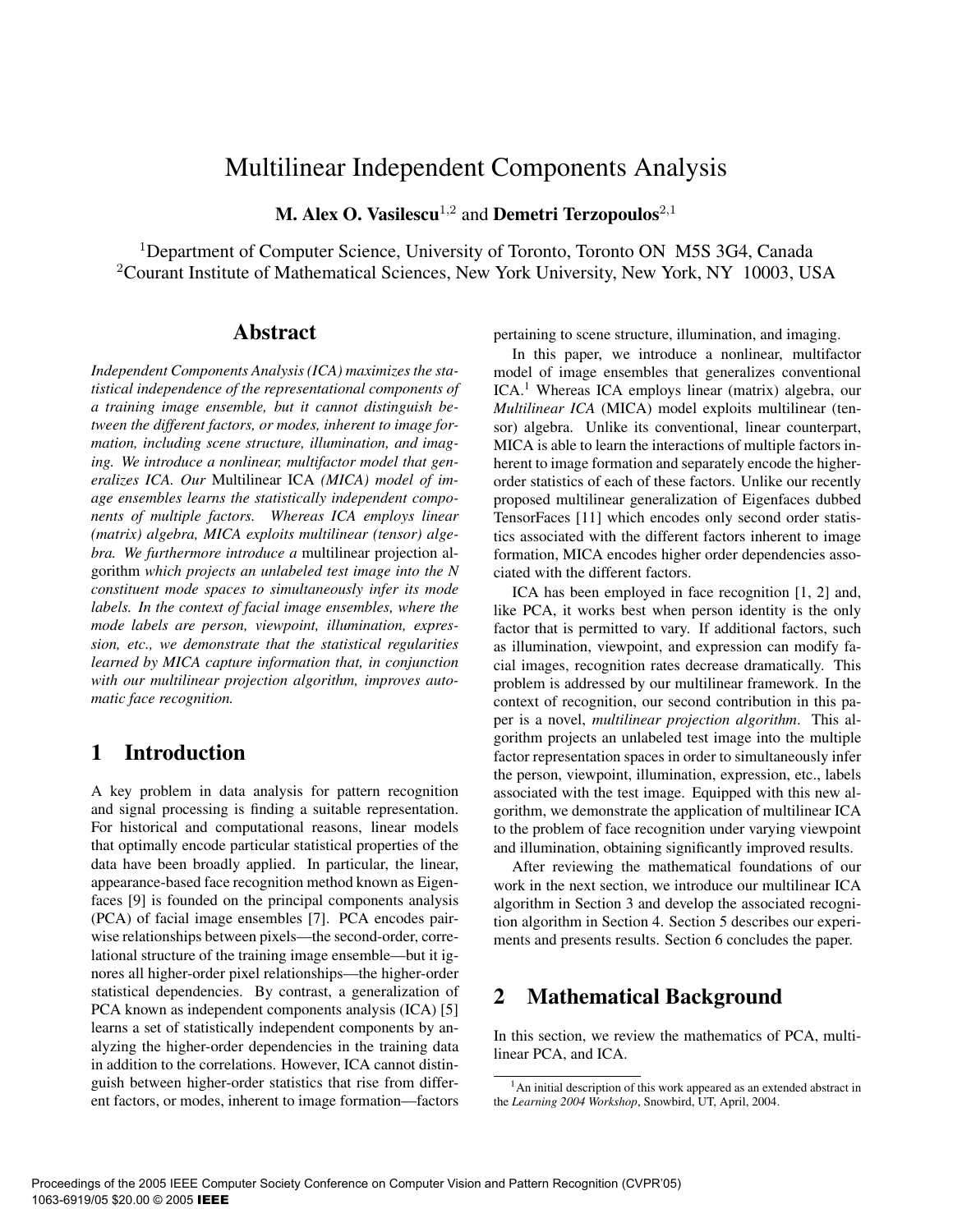

Figure 1: Eigenfaces and TensorFaces bases for an ensemble of 2,700 facial images spanning 75 people, each imaged under 6 viewing and 6 illumination conditions (see Section 5). (a) PCA eigenvectors (eigenfaces), which are the principal axes of variation across all images. (b) A partial visualization of the 75  $\times$  6  $\times$  6  $\times$  8560 TensorFaces representation of D, obtained as  $\mathcal{T} = \mathcal{Z} \times 4$  U<sub>pixels</sub>.

#### **2.1 PCA**

The principal components analysis of an ensemble of  $I_2$  images is computed by performing an SVD on a  $I_1 \times I_2$  *data matrix*  $\bf{D}$  whose columns are the "vectored"  $I_1$ -pixel "centered" images.<sup>2</sup> The matrix  $\mathbf{D} \in \mathbb{R}^{I_1 \times I_2}$  is a two-mode mathematical object that has two associated vector spaces, a row space and a column space. In a factor analysis of **D**, the SVD orthogonalizes these two spaces and decomposes the matrix as

$$
\mathbf{D} = \mathbf{U} \Sigma \mathbf{V}^T, \tag{1}
$$

the product of an orthogonal column-space represented by the left matrix  $\mathbf{U} \in \mathbb{R}^{I_1 \times J_1}$ , a diagonal singular value matrix  $\Sigma \in \mathbb{R}^{J_1 \times J_2}$  with diagonal entries  $\sigma_1 \ge \sigma_2 \ge \dots \ge$  $\sigma_p \geq 0$  called the singular values of **D**, and an orthogonal row space represented by the right matrix  $V \in \mathbb{R}^{I_2 \times J_2}$ . The eigenvectors **U** are also called the *principal component* (or Karhunen-Loeve) directions of **D** (Fig. 1(a)).

Optimal dimensionality reduction in matrix principal components analysis is obtained by truncation of the singular value decomposition (i.e., deleting eigenvectors associated with the smallest singular values).

#### **2.2 Multilinear PCA**

The analysis of an ensemble of images resulting from the confluence of multiple factors, or modes, related to scene structure, illumination, and viewpoint is a problem in multilinear algebra [11]. Within this mathematical framework, the image ensemble is represented as a higher-order tensor. This image data tensor  $D$  must be decomposed in order to separate and parsimoniously represent the constituent factors. To this end, we prescribe the N*-mode SVD* algorithm [11, 10], a multilinear extension of the aforementioned conventional matrix SVD.

Appendix A overviews the mathematics of multilinear analysis. Briefly, an order  $N > 2$  tensor or N-way array  $D$  is an N-dimensional matrix comprising N spaces. N-mode SVD is a "generalization" of conventional matrix (i.e., 2-mode) SVD. It orthogonalizes these  $N$  spaces and decomposes the tensor as the *mode-n product*, denoted  $\times_n$ (see  $(25)$ ), of N-orthogonal spaces, as follows:

$$
\mathcal{D} = \mathcal{Z} \times_1 \mathbf{U}_1 \times_2 \mathbf{U}_2 \dots \times_n \mathbf{U}_n \dots \times_N \mathbf{U}_N.
$$
 (2)

Tensor Z, known as the *core tensor*, is analogous to the diagonal singular value matrix in conventional matrix SVD (although it does not have a simple, diagonal structure). The core tensor governs the interaction between the *mode matrices*  $U_1, \ldots, U_N$ . Mode matrix  $U_n$  contains the orthonor-

 ${}^{2}$ Each vectored-centered image is obtained by subtracting the mean image of the ensemble from each input image and identically arranging the resulting pixels into a column vector.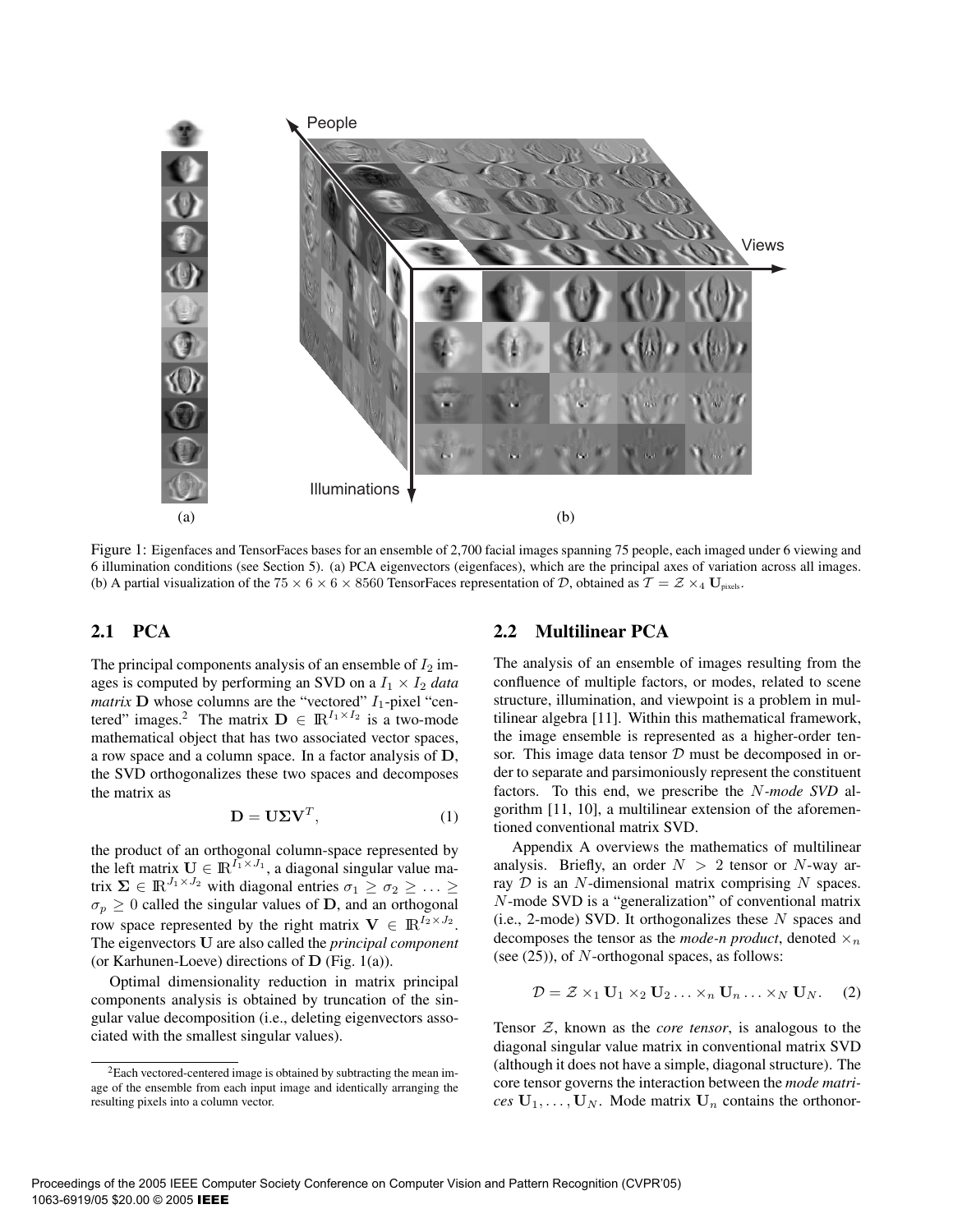mal vectors spanning the column space of matrix  $\mathbf{D}_{(n)}$  resulting from the *mode-n flattening* of  $D$  (see Appendix A).<sup>3</sup>

Our  $N$ -mode SVD algorithm for decomposing  $D$  according to equation (2) is:

- 1. For  $n = 1, \ldots, N$ , compute matrix  $U_n$  in (2) by computing the SVD of the flattened matrix  $\mathbf{D}_{(n)}$  and setting  $U_n$  to be the left matrix of the SVD.<sup>4</sup>
- 2. Solve for the core tensor as follows:

$$
\mathcal{Z} = \mathcal{D} \times_1 \mathbf{U}_1^T \times_2 \mathbf{U}_2^T \dots \times_n \mathbf{U}_n^T \dots \times_N \mathbf{U}_N^T.
$$
 (3)

Dimensionality reduction in the linear case does not have a trivial multilinear counterpart. According to [6, 4], a useful generalization to tensors involves an optimal rank-  $(R_1, R_2, \ldots, R_N)$  approximation which iteratively optimizes each of the modes of the given tensor, where each optimization step involves a best reduced-rank approximation of a positive semi-definite symmetric matrix. This technique is a higher-order extension of the orthogonal iteration for matrices.

The tensor basis associated with multilinear PCA is displayed in Fig. 1(b).

#### **2.3 ICA**

The independent components analysis of multivariate data looks for a sequence of projections such that the projected data look as far from Gaussian as possible. ICA can be applied in two ways [1, 2]: Architecture I applies ICA to  $D<sup>T</sup>$ , each of whose rows is a different image, and finds a spatially independent basis set that reflects the local properties of faces. On the other hand, Architecture II applies ICA to **D** and finds a set of coefficients that are statistically independent while the basis reflects the global properties of faces.

**Architecture I:** ICA starts essentially from the factor analysis or PCA solution (1), and computes a rotation of the principal components such that they become *independent components* [8]; that is ICA rotates the principal component directions **U** in (1) as follows:

$$
\mathbf{D}^T = \mathbf{V} \mathbf{\Sigma} \mathbf{U}^T \tag{4}
$$

$$
= (\mathbf{V} \Sigma \mathbf{W}^{-1}) (\mathbf{W} \mathbf{U}^T) \tag{5}
$$

$$
= \mathbf{K}^T \mathbf{C}^T, \tag{6}
$$

<sup>3</sup>Note that the conventional SVD in (1) can be rewritten as  $\mathbf{D} = \mathbf{\Sigma} \times_1 \mathbf{U} \times_2 \mathbf{V}$  using mode-*n* products.

<sup>4</sup>When  $\mathbf{D}_{(n)}$  is a non-square matrix, the computation of  $\mathbf{U}_n$  in the singular value decomposition (SVD)  $D(n) = U_n \Sigma V_n^T$  can be performed efficiently, depending on which dimension of  $D(n)$  is smaller, by decomposing either  $D(n)D_1^T$  =  $U_n \Sigma^2 U_n^T$  and then computing  $\mathbf{V}_n^T = \Sigma^+ \mathbf{U}_n^T \mathbf{D}_{(n)}$  or by decomposing  $\mathbf{D}_{(n)}^T \mathbf{D}_{(n)} = \mathbf{V}_n \Sigma^2 \mathbf{V}_n^T$  and then computing  $\mathbf{U}_n = \mathbf{D}_{(n)} \mathbf{V}_n \mathbf{\Sigma}^+$ .

where every column of **D** is a different image, **W** is an invertible transformation matrix that is computed by the ICA algorithm,  $C = UW<sup>T</sup>$  are the independent components (Fig. 2(a)), and  $\mathbf{K} = \mathbf{W}^{-T} \Sigma \mathbf{V}^{T}$  are the coefficients. Various objective functions, such as those based on mutual information, negentropy, higher-order cumulants, etc., are presented in the literature for computing the independent components along with different optimization methods for extremizing these objective functions [5]. Dimensionality reduction with ICA is usually performed in the PCA preprocessing stage.

Alternatively, in **Architecture II**, ICA is applied to **D** and it rotates the principal components directions such that the coefficients are statistically independent, as follows:

$$
\mathbf{D} = \mathbf{U} \mathbf{\Sigma} \mathbf{V}^T \tag{7}
$$

$$
= (\mathbf{U}\mathbf{W}^{-1}) (\mathbf{W}\mathbf{\Sigma}\mathbf{V}^T) \tag{8}
$$

$$
= \mathbf{CK}.\tag{9}
$$

where  $C = UW^{-1}$  is the basis matrix and  $K = W\Sigma V^T$ are the statistically independent coefficients.

Note, that **C**, **K** and **W** are computed differently in the two different architectures. Architecture I yields statistically independent bases, while Architecture II yields a "factorial code".

Like PCA, ICA is a linear analysis method, hence it is not well suited to the representation of multi-factor image ensembles. To address this shortcoming, we next propose a multilinear generalization of ICA.

### **3 Multilinear ICA**

Analogously to (2), multilinear ICA is obtained by decomposing the data tensor  $D$  as the mode-n product of N mode matrices  $C_n$  and a core tensor  $S$ , as follows:

$$
\mathcal{D} = \mathcal{S} \times_1 \mathbf{C}_1 \times_2 \mathbf{C}_2 \dots \times_n \mathbf{C}_n \dots \times_N \mathbf{C}_N.
$$
 (10)

The N**-mode ICA algorithm** is as follows:

- 1. For  $n = 1, \ldots, N$ , compute the mode matrix  $C_n$  in (10) in an architecture-dependent way (see below).
- 2. Solve for the core tensor as follows:

$$
\mathcal{S} = \mathcal{D} \times_1 \mathbf{C}_1^{-1} \times_2 \mathbf{C}_2^{-1} \dots \times_n \mathbf{C}_n^{-1} \dots \times_N \mathbf{C}_N^{-1}.
$$
 (11)

As in ICA, there are two strategies for multilinear independent components analysis (MICA). Architecture I results in a factorial code, where each set of coefficients that encodes people, viewpoints, illuminations, etc., is statistically independent, while Architecture II finds a set of independent bases across people, viewpoints, illuminations, etc.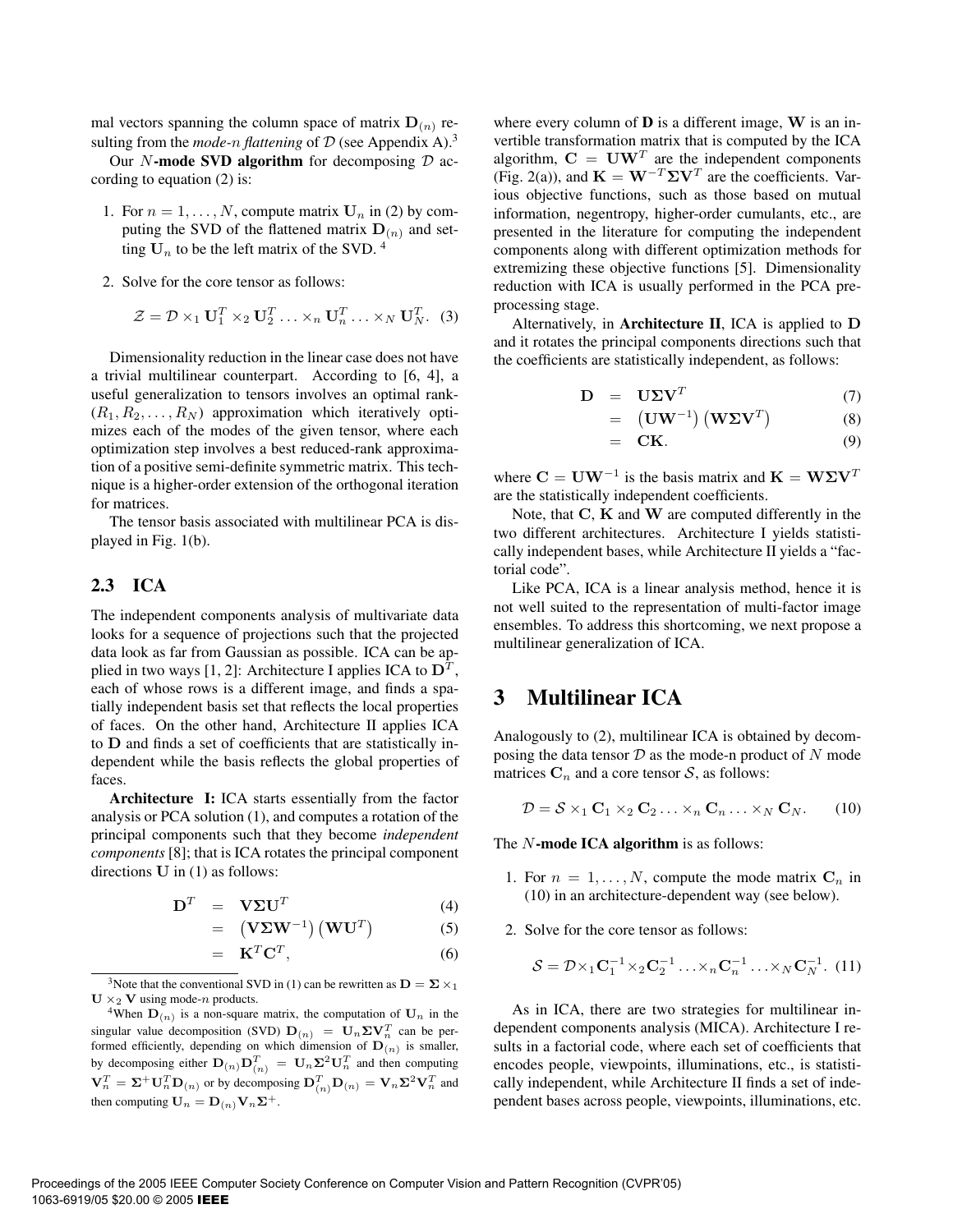

Figure 2: ICA and MICA bases for an ensemble of 2,700 facial images spanning 75 people, each imaged under 6 viewing and 6 illumination conditions (see Section 5). (a) Independent components  $\mathbf{C}_{\text{pixels}}$ . (b) A partial visualization of the 75  $\times$  6  $\times$  6  $\times$  8560 MICA representation of D, obtained as  $B = S \times_4 \mathbf{C}_{\text{pixels}}$ .

**Architecture I:** Transposing the flattened data tensor D in the *n*th mode and computing the ICA as in  $(4)$ – $(6)$ , we obtain:

$$
\mathbf{D}_{(n)}^T = \mathbf{V}_n \mathbf{\Sigma}_n^T \mathbf{U}_n^T \tag{12}
$$

$$
= (\mathbf{V}_n \Sigma_n^T \mathbf{W}_n^{-1}) (\mathbf{W}_n \mathbf{U}_n^T) \qquad (13)
$$

$$
= \mathbf{K}_n^T \mathbf{C}_n^T, \tag{14}
$$

where the mode matrices are given by

$$
\mathbf{C}_n = \mathbf{U}_n \mathbf{W}_n^T. \tag{15}
$$

The columns associated with each of the mode matrices,  $C_n$ are statistically independent. We can derive the relationship between N-mode ICA and N-mode SVD (2) in the context of Architecture I as follows:

$$
\begin{array}{rcl}\n\mathcal{D} & = & \mathcal{Z} \times_1 \mathbf{U}_1 \dots \times_N \mathbf{U}_N \\
& = & \mathcal{Z} \times_1 \mathbf{U}_1 \mathbf{W}_1^T \mathbf{W}_1^{-T} \dots \times_N \mathbf{U}_N \mathbf{W}_N^T \mathbf{W}_N^{-T} \\
& = & \mathcal{Z} \times_1 \mathbf{C}_1 \mathbf{W}_1^{-T} \dots \times_N \mathbf{C}_N \mathbf{W}_N^{-T} \\
& = & (\mathcal{Z} \times_1 \mathbf{W}_1^{-T} \dots \times_N \mathbf{W}_N^{-T}) \times_1 \mathbf{C}_1 \dots \times_N \mathbf{C}_N \\
& = & \mathcal{S} \times_1 \mathbf{C}_1 \dots \times_N \mathbf{C}_N,\n\end{array}
$$

where the core tensor  $S = \mathcal{Z} \times_1 \mathbf{W}_1^{-T} \dots \times_N \mathbf{W}_N^{-T}$ .

**Architecture II:** Flattening the data tensor  $D$  in the *nth* mode and computing the ICA as in  $(7)-(9)$ , we obtain:

$$
\mathbf{D}_{(n)} = \mathbf{U}_n \mathbf{\Sigma}_n \mathbf{V}_n^T
$$
 (16)

$$
= (\mathbf{U}_n \mathbf{W}_n^{-1}) (\mathbf{W}_n \mathbf{\Sigma}_n \mathbf{V}_n^T) \qquad (17)
$$

$$
= \mathbf{C}_n \mathbf{K}_n, \tag{18}
$$

where the mode matrices are given by

$$
\mathbf{C}_n = \mathbf{U}_n \mathbf{W}_n^{-1}.\tag{19}
$$

Architecture II results in a set of basis vectors that are statistically independent across the different modes. Note that the  $W_n$  in (19) differ from those in (15).

We can derive the relationship between N-mode ICA and N-mode SVD (2) in the context of Architecture II as follows:

$$
\begin{array}{rcl}\n\mathcal{D} & = & \mathcal{Z} \times_1 \mathbf{U}_1 \dots \times_N \mathbf{U}_N \\
& = & \mathcal{Z} \times_1 \mathbf{U}_1 \mathbf{W}_1^{-1} \mathbf{W}_1 \dots \times_N \mathbf{U}_N \mathbf{W}_N^{-1} \mathbf{W}_N \\
& = & \mathcal{Z} \times_1 \mathbf{C}_1 \mathbf{W}_1 \dots \times_N \mathbf{C}_N \mathbf{W}_N \\
& = & (\mathcal{Z} \times_1 \mathbf{W}_1 \dots \times_N \mathbf{W}_N) \times_1 \mathbf{C}_1 \dots \times_N \mathbf{C}_N \\
& = & \mathcal{S} \times_1 \mathbf{C}_1 \dots \times_N \mathbf{C}_N,\n\end{array}
$$

where the core tensor  $S = \mathcal{Z} \times_1 \mathbf{W}_1 \dots \times_N \mathbf{W}_N$ .

## **4 Recognition**

Our approach performs a multilinear ICA decomposition of the tensor  $D$  of vectored training images  $\mathbf{d}_{p,v,l}$ ,

$$
\mathcal{D} = \mathcal{B} \times_1 \mathbf{C}_{\text{people}} \times_2 \mathbf{C}_{\text{views}} \times_3 \mathbf{C}_{\text{illustr}},
$$
 (20)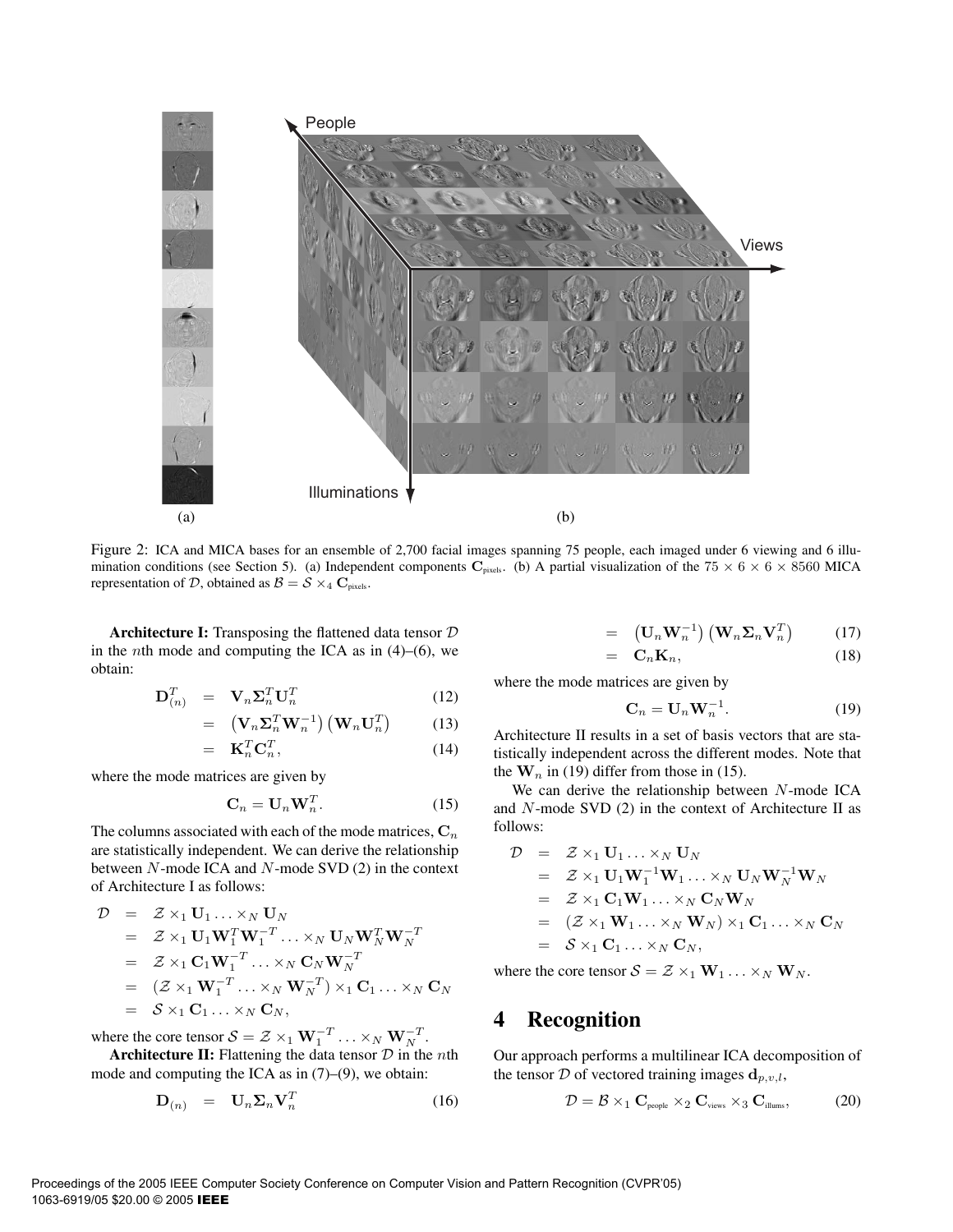

Figure 3: (a) Image representation  $\mathbf{d}^T = \mathcal{B} \times_1 \mathbf{c}_p^T \times_2 \mathbf{c}_v^T \times_3 \mathbf{c}_l^T$ . (b) Given an unlabeled test image  $\mathbf{d}^T$ , the associated coefficient vectors  $c_p$ ,  $c_v$ ,  $c_l$  are computed by decomposing the response tensor  $\mathcal{R} = \mathcal{P} \times_4 \mathbf{d}^T$  using the N-mode SVD algorithm.

extracting a set of mode matrices—the matrix  $C_{\text{people}}$  containing row vectors  $\mathbf{c}_p^T$  of coefficients for each person p, the matrix  $\mathbf{C}_{\text{views}}$  containing row vectors  $\mathbf{c}_v^T$  of coefficients for each view direction  $v$ , and the matrix  $C_{\text{illustr}}$  containing row vectors  $\mathbf{c}_i^T$  of coefficients for each illumination direction l—and a MICA basis tensor

$$
\mathcal{B} = \mathcal{S} \times_4 \mathbf{C}_{\text{pixels}} \tag{21}
$$

that governs the interaction between the different mode matrices (Fig. 2(b)). Given an unlabeled test image, recognition is performed by inferring the associated coefficient vectors.

The recognition algorithm for TensorFaces proposed in our earlier work [10] was based on a linear projection approach.<sup>5</sup> It computed a set of linear projection operators for each mode, which yielded a set of candidate coefficients per mode.

We will now develop a multilinear method for simultaneously inferring the identity, illumination, viewpoint, etc., coefficient vectors of an unlabeled, test image. Our method maps an image from the pixel space to  $N$  different constituent mode spaces. We obtain a new recognition algorithm that is based on the multilinear structure of the ten-

$$
\mathbf{d}^T = \mathbf{\Sigma} \times_1 \mathbf{c}_p^T \times_2 \mathbf{U}_{\text{pixels}}.
$$
 (22)

We obtain the vector of "person coefficients" **p** associated with **d** as follows: 
$$
\mathbf{c}_p^T = \mathbf{P} \times_2 \mathbf{d}^T
$$
, where the linear projection operator  $\mathbf{P} = \mathbf{U}_{\text{pixels}} \Sigma^{-1}$ .

sor framework and the statistical independence properties of ICA.

From (20), MICA represents the unlabeled, test image by a set of coefficient vectors:

$$
\mathbf{d}^T = \mathcal{B} \times_1 \mathbf{c}_p^T \times_2 \mathbf{c}_v^T \times_3 \mathbf{c}_l^T, \tag{23}
$$

where the coefficient vector  $\mathbf{c}_p$  encodes the person, the coefficient vector  $\mathbf{c}_v$  encodes the viewpoint, and the coefficient vector  $\mathbf{c}_l$  encodes the illumination. The multilinear representation of an image is illustrated in Fig. 3(a).

The response tensor, illustrated in Fig. 3(b), is computed as

$$
\mathcal{R} = \mathcal{P} \times_4 \mathbf{d}^T, \tag{24}
$$

where the "projection tensor"  $P$  is obtained by retensorizing matrix  $P_{\text{(pixels)}} = B^{-T}_{\text{(pixels)}}$  (the matrix  $B_{\text{(pixels)}}$  is the pixel-mode flattening of tensor  $B$ ).

The response R has the structure  $(c_p \circ c_v \circ c_l)$ .<sup>6</sup> It is a tensor of rank  $(1,1,1)$  as it is the outer product of the three coefficient vectors  $\mathbf{c}_p$ ,  $\mathbf{c}_v$ , and  $\mathbf{c}_l$ .

The structure of  $R$  enables us to compute the three coefficient vectors via a tensor decomposition using the Nmode SVD algorithm. This is because the fibers (columns, rows, tubes) of  $R$  are multiples of their corresponding coefficient vectors  $(c_p, c_v, c_l)$  (cf. the boxed rows/columns in Fig. 3(b)). Thus, flattening  $R$  in each mode yields rank 1 matrices, enabling the modal SVD to compute the corresponding coefficient vector. The N-mode SVD thus maps

 $\overline{5}$ In the PCA (eigenfaces) technique, one decomposes a data matrix  $\overline{D}$ of known, training facial images  $\mathbf{d}_d$  into a basis matrix  $\mathbf{U}_{\text{pixels}}$  and a matrix of coefficient vectors. In our tensor notation, an unlabeled, test facial image **d** can be decomposed and represented as

<sup>&</sup>lt;sup>6</sup>We can show that  $\mathcal{P} \times_4 \mathbf{d}^T = \mathcal{I} \times_4 (\mathbf{c}_l^T \otimes \mathbf{c}_v^T \otimes \mathbf{c}_p^T)$ , where  $\otimes$ denotes the Kronecker product and  $\mathcal I$  is the re-tensorized identity matrix  $\mathbf{I}_{\text{(pixels)}} = (\mathbf{B}_{\text{(pixels)}}^+ \mathbf{B}_{\text{(pixels)}})^T$ .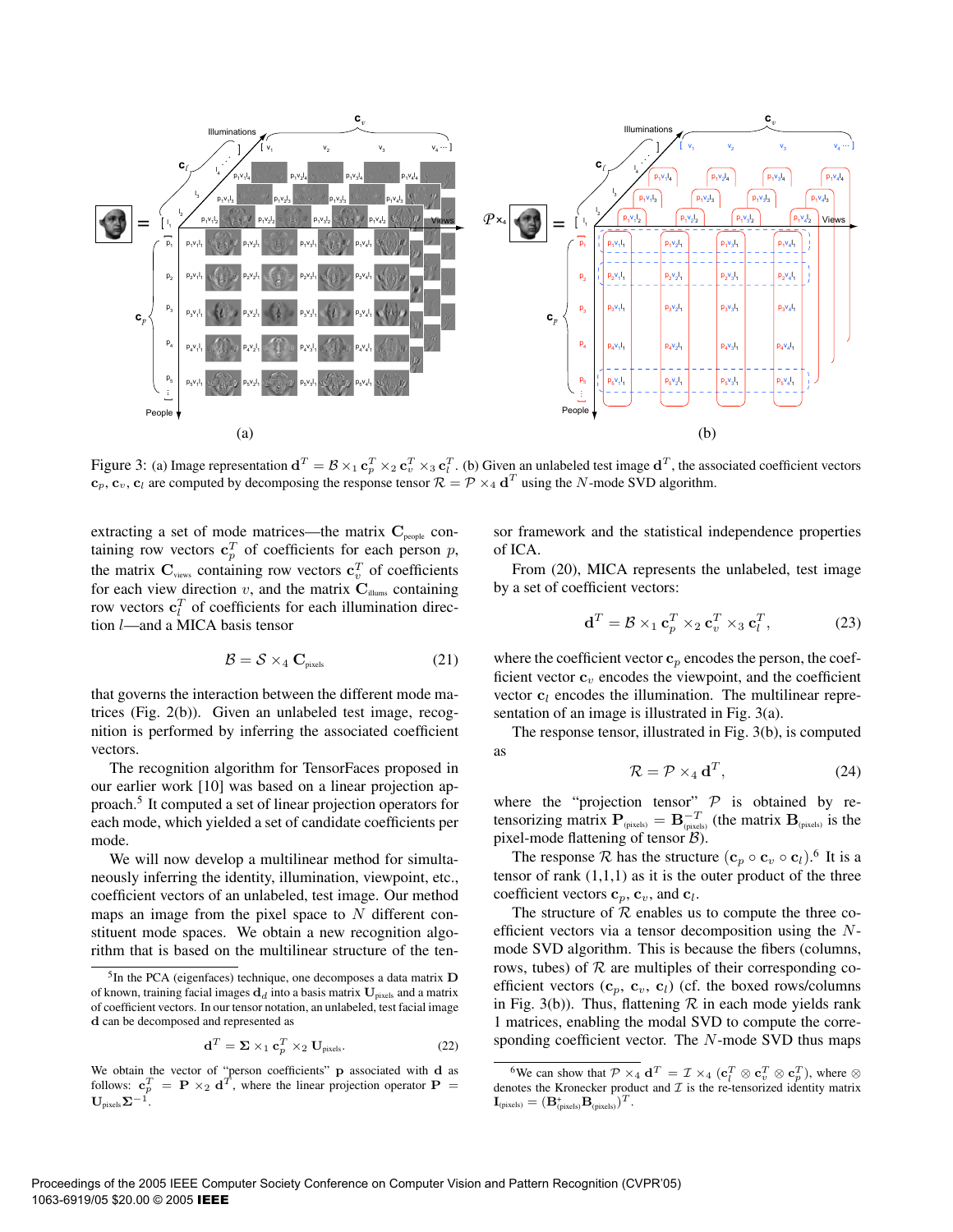the response tensor  $R$  into N different mode spaces that explicitly account for the contribution of each mode—person, viewpoint, illumination.

In particular, note that the person coefficient vector  $\mathbf{c}_p$ is the left singular matrix of the SVD of  $\mathbf{R}_{(people)}$ . To recognize the person in the test image  $\mathbf{d}^T$ , we apply a normalized nearest neighbor classification scheme by computing normalized scalar products between  $c_p$  and each of the row vectors of the people mode matrix  $C_{\text{people}}$ .

## **5 Experiments**

In our experiments, we employ gray-level facial images of 75 subjects. Each subject is imaged from 15 different viewpoints ( $\theta = -35^\circ$  to  $+35^\circ$  in 5° steps on the horizontal plane  $\phi = 0^{\circ}$ ) under 15 different illuminations ( $\theta = -35^{\circ}$ to +35° in 5° steps on an inclined plane  $\phi = 45^{\circ}$ ). Fig. 4(b) shows the full set of 225 images for one of the subjects with viewpoints arrayed horizontally and illuminations arrayed vertically. The image set was rendered from a 3D scan of the subject shown boxed in Fig. 4(a). The 75 scans shown in the figure were recorded using a Cyberware<sup>TM</sup> 3030PS laser scanner and are part of the 3D morphable faces database created at the University of Freiburg [3].

| <b>Recognition Experiment</b>                                                                                                                                                                                                                                                                                                                                                                  | PCA   | ICA   | MPCA  | MICA   |
|------------------------------------------------------------------------------------------------------------------------------------------------------------------------------------------------------------------------------------------------------------------------------------------------------------------------------------------------------------------------------------------------|-------|-------|-------|--------|
| <b>Training:</b> 75 people, 6 viewpoints ( $\theta =$<br>$\pm 35, \pm 20, \pm 5, \phi = 0$ ), 6 illumi-<br>nations ( $\theta = 45$ , $\phi = 90 + \delta$ ,<br>$\delta = \pm 35, \pm 20, \pm 5$<br><b>Testing:</b> 75 people, 9 viewpoints ( $\phi$ =<br>$0 \pm 10, \pm 15, \pm 25, \pm = 30, 9$<br>illuminations ( $\theta = 90 + \delta$ , $\delta =$<br>$\pm 35, \pm 20, \pm 5, \theta = 0$ | 83.9% | 89.5% | 93.4% | 98.14% |

As the above table shows, in our experiments with 16, 875 images captured from the University of Freiberg 3D Morphable Faces Database, MICA yields better recognition rates than PCA (eigenfaces) and ICA in scenarios involving the recognition of people imaged in previously unseen viewpoints and illuminations. MICA training employed an ensemble of 2,700 images. Fig. 2(b) illustrates the MICA basis derived from the training ensemble, while Fig. 2(a) illustrates the ICA basis.

## **6 Conclusion**

Motivated by the reported outperformance in the face recognition literature of PCA by ICA in the linear case where only a single factor is allowed to vary, and the outperformance of PCA by TensorFaces when multiple factors are allowed to vary, it is natural to ask whether there a multilinear generalization of ICA and if its performance is better than the other two methods. In this paper, we developed a multilinear generalization of ICA and successfully

applied our multilinear ICA (MICA) algorithm to a multimodal face recognition problem involving multiple people imaged under different viewpoints and illuminations. We also introduced a multilinear projection algorithm for recognition, which projects an unlabeled test image into the N constituent mode spaces to infer its mode labels person, viewpoint, illumination, etc. In our experiments, we obtained improved recognition results relative to the prior methods under consideration, because MICA disentangles the multiple factors inherent to image formation and explicitly represents the higher-order statistics associated with each factor.

#### **Acknowledgements**

This research was funded by the Technical Support Working Group (TSWG) of the US Department of Defense. The 3D Morphable faces database was obtained courtesy of Prof. Sudeep Sarkar of the University of South Florida as part of the USF HumanID 3D database.

## **A Multilinear Math**

A *tensor* is a higher order generalization of a vector (first order tensor) and a matrix (second order tensor). Tensors are multilinear mappings over a set of vector spaces. The *order* of tensor  $A \in \mathbb{R}^{I_1 \times I_2 \times ... \times I_N}$  is N. Elements of  $A$  are denoted as  $A_{i_1...i_n...i_N}$  or  $a_{i_1...i_n...i_N}$ , where  $1 \leq i_n \leq I_n$ . In tensor terminology, matrix column vectors are referred to as mode-1 vectors and row vectors as mode-2 vectors. The mode-n vectors of an  $N^{th}$  order tensor  $A$  are the  $I_n$ -dimensional vectors obtained from A by varying index  $i_n$  while keeping the other indices fixed. The mode- $n$  vectors are the column vectors of matrix  $\mathbf{A}_{(n)} \in \mathbb{R}^{I_n \times (I_1 I_2 \dots I_{n-1} I_{n+1} \dots I_N)}$  that results by *mode-n flattening* the tensor A (see Fig. 1 in [11]). The n*-rank* of  $\mathcal{A} \in \mathbb{R}^{I_1 \times I_2 \times \ldots \times I_N}$ , denoted  $R_n$ , is defined as the dimension of the vector space generated by the mode- $n$  vectors.

A generalization of the product of two matrices is the product of a tensor and a matrix. The *mode-*n *product* of a tensor  $A \in \mathbb{R}^{I_1 \times I_2 \times \ldots \times I_n \times \ldots \times I_N}$  by a matrix  $\mathbf{M} \in \mathbb{R}^{I_1 \times I_2 \times \ldots \times I_N}$  $\mathbb{R}^{J_n \times I_n}$ , denoted by  $A \times_n \mathbf{M}$ , is the  $I_1 \times \ldots \times I_{n-1} \times$  $J_n \times I_{n+1} \times \ldots \times I_N$  tensor

$$
(\mathcal{A} \times_n \mathbf{M})_{i_1...i_{n-1}j_n i_{n+1}...i_N} = \sum_{i_n} a_{i_1...i_{n-1}i_n i_{n+1}...i_N} m_{j_n i_n}.
$$
 (25)

The mode- $n$  product can be expressed in terms of flattened matrices as  $\mathbf{B}_{(n)} = \mathbf{M}\mathbf{A}_{(n)}$ . The mode-n product of a tensor and a matrix is a special case of the inner product in multilinear algebra and tensor analysis. Note that for tensors and matrices of the appropriate sizes,  $A \times_m U \times_n V =$  $\mathcal{A} \times_n \mathbf{V} \times_m \mathbf{U}$  and  $(\mathcal{A} \times_n \mathbf{U}) \times_n \mathbf{V} = \mathcal{A} \times_n (\mathbf{VU}).$